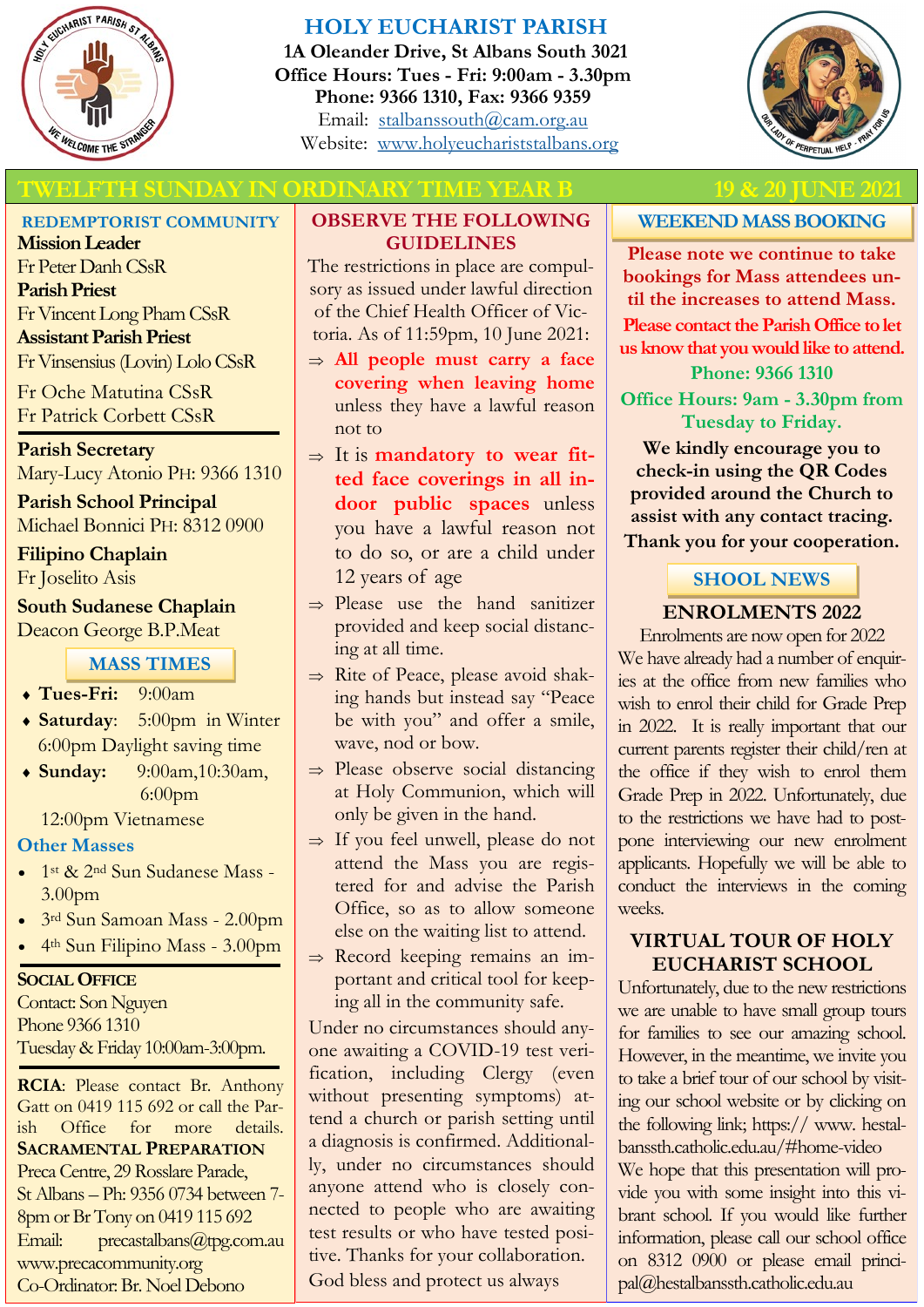#### **THE LIVING WORD First reading Job 38:1,8-11**

*From the heart of the tempest the Lord gives Job his answer*  From the heart of the tempest the Lord gave Job his answer. He said: Who pent up the sea behind closed doors when it leapt tumultuous out of the womb, when I wrapped it in a robe of mist and made black clouds its swaddling bands; when I marked the bounds it was not to cross and made it fast with a bolted gate? Come thus far, I said, and no farther: here your proud waves shall break.

## **Responsorial Psalm Ps. 106(107):23-26,28-32 Give thanks to the Lord, his love is everlasting.**

Some sailed to the sea in ships to trade on the mighty waters. These men have seen the Lord's deeds,

the wonders he does in the deep.

- **Give thanks to the Lord, his love is everlasting**. For he spoke; he summoned the gale, tossing the waves of the sea up to heaven and back into the deep; their souls melted away in their distress.
- **Give thanks to the Lord, his love is everlasting.** Then they cried to the Lord in their need and he rescued them from their distress. He stilled the storm to a whisper: all the waves of the sea were hushed.
- **Give thanks to the Lord, his love is everlasting.** They rejoiced because of the calm and he led them to the haven they desired. Let them thank the Lord for his love, for the wonders he does for men.

## **Give thanks to the Lord, his love is everlasting.**

## **Second reading 2 Corinthians 5:14-17**

#### *We do not judge anyone by the standards of the flesh*

The love of Christ overwhelms us when we reflect that if one man has died for all, then all men should be dead; and the reason he died for all was so that living men should live no longer for themselves, but for him who died and was raised to life for them.

From now onwards, therefore, we do not judge anyone by the standards of the flesh. Even if we did once know Christ in the flesh, that is not how we know him now. And for anyone who is in Christ, there is a new creation; the old creation has gone, and now the new one is here.

# **Gospel Acclamation Luke 7:16**

Alleluia, alleluia! A great prophet has appeared among us; God has visited his people. Alleluia!

# **Gospel Mark 4:35-41**

## *'Even the wind and the sea obey him'*

With the coming of evening, Jesus said to his disciples, 'Let us cross over to the other side.' And leaving the crowd behind they took him, just as he was, in the boat; and there were other boats with him. Then it began to blow a gale and the waves were breaking into the boat so that it was almost swamped. But he was in the stern, his head on the cushion, asleep. They woke him and said to him, 'Master, do you not care? We are going down!' And he woke up and rebuked the wind and said to the sea, 'Quiet now! Be calm!' And the wind dropped, and all was calm again. Then he said to them, 'Why are you so frightened? How is it that you have no faith?' They were filled with awe and said to one another, 'Who can this be? Even the wind and the sea obey him.'

#### ------------------------------**REFLECTION ON THE GOSPEL**

Today's gospel story looks back to the parables in the first part of the chapter and to the crowds that heard them. The story also looks forward as it marks the beginning of the second major section of Mark's gospel (4:35-8:21), a section that seems to be structured around a number of crossings of the lake or Sea of Galilee. Jesus' decision to move with his disciples out of familiar territory is deliberate: "Let us go across to the other side." The crossing itself is difficult, as is the challenge that confronts them on the other side of the lake. From the disciples' perspective, the seeming indifference of the sleeping Jesus is even more disturbing than the storm that threatens their safe crossing: "Do you not care that we are perishing?" Jesus demonstrates that he does indeed care. From his perspective, the problem is with the fear in their hearts, a fear that is grounded in their lack of faith: "Why are you afraid? Have you still no faith?"

In the context of this Markan story, Jesus is like the sower in the parable (4:27-28) who goes to sleep and trusts that the seed will sprout and grow and bear fruitwhich it does. Within a first-century Jewish context, Jesus' ability to "rebuke" the storm is a sign of divine power. In the Psalms, for instance, the God of Israel is the one who stills the roaring of the seas (Psalm 65:5) and controls the creatures that inhabit the waters (Psalm 89:9). Today's first reading has insisted that God commands the sea and all of its moods. In the Book of Job, God the Birthing Mother presents Job with a series of rhetorical questions, reminding him and us that, while the sea may be threatening, it is God's new born infant, wrapped in God's swaddling clothes of darkness and cloud (Job 38).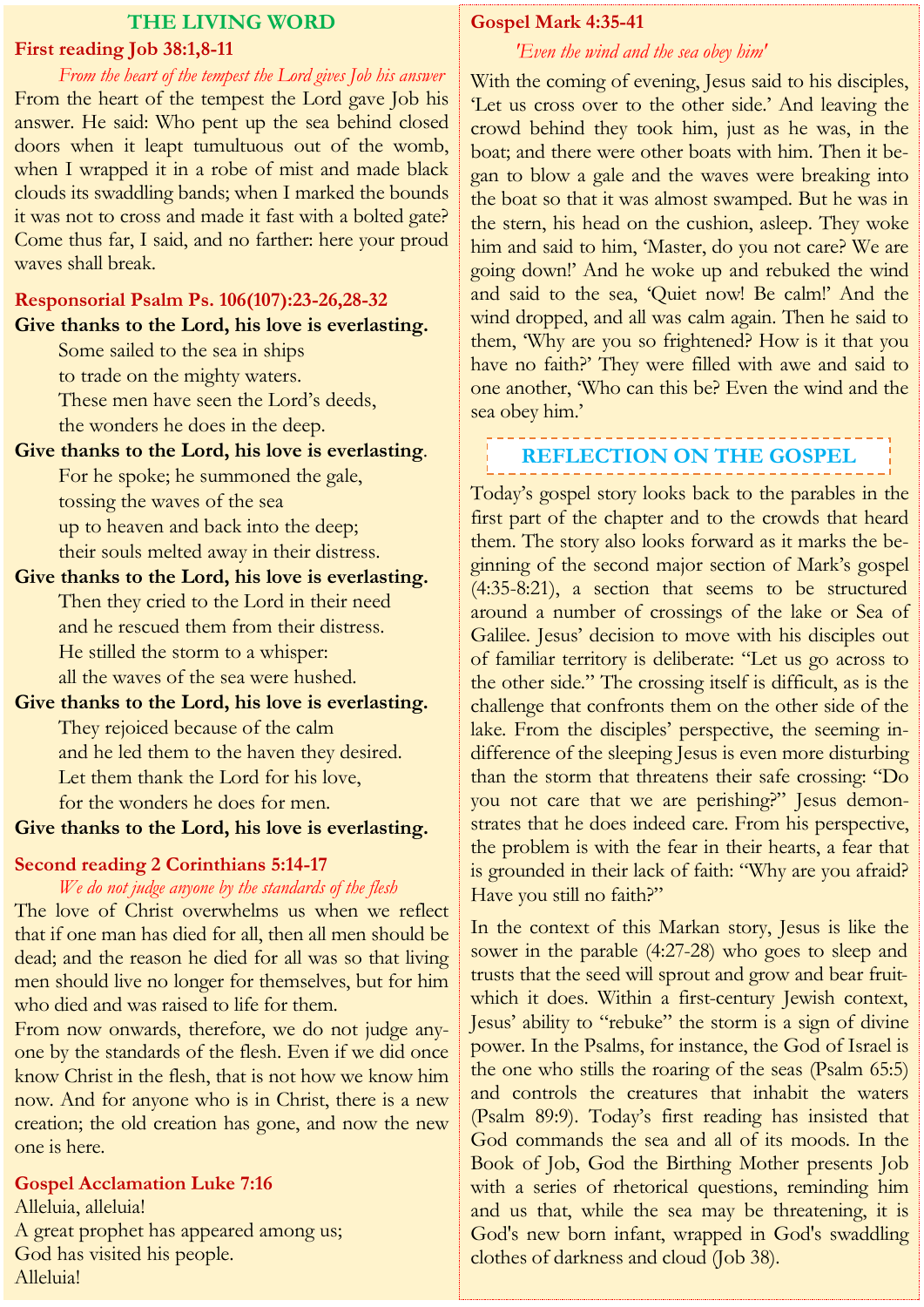We read Mark's little story against the backdrop of the Hebrew Scriptures. We might also read it in light of contemporary science and find within it a call to consider how our species respects or fails to respect and to nurture the fruit of God's womb, the cosmos. The story of the storm at sea is most certainly not an invitation to be complacent about the extreme weather events on our planet, trusting in God that all will be well. While such terrifying events can derive from the movement of tectonic plates over which we have no control, they can also derive from or be exacerbated by excessive carbon and methane emissions. We pollute the atmosphere and make the seas to rise at our peril. Trust in God may involve relinquishing vested interests and engaging the processes that are designed to reverse the effects of the humaninduced climate crisis. As nations begin to embrace more ambitious climate action, we have some reason to hope. Our hope is grounded in God who moves us to action.

## **By Veronica Lawson RSM**

#### **LIVE THE LIFE THAT GOD HAS GIVEN YOU TO THE FULLEST**

One of the earliest prayers I recall was this: "God, I want to do BIG things for you!" I was between five and six years old at the time, and prayer was a spontaneous, even impulsive, act often motivated by powerful, zealous emotions or thoughts. I didn't know the implications of such a prayer, or that the attachment to "greatness"—whatever that entailed—would, or could, require monumental sacrifice and suffering on my part.

Because most of us are waiting for something bigger and better to happen to us in the future, or we dwell upon the regrets over what we wish we had fulfilled in the past, we neglect to notice the subtle underpinnings of the Holy Spirit's movements in the only time and place we have been given—now.

Living in the present moment is a timeless spiritual topic, one that has nearly become a common cliché in Catholic parlance. Yet few of us strive, and even fewer of us live, in what we could call the here and now. Though mindfulness techniques have become popular in our culture, they fall short on how to adequately embrace the quiet stirrings of God in and around us.

### **Waiting To Live Is Not Living Fully**

"… We tell ourselves, we don't really have a life, but later we will 'live life to the full.'… We may spend our whole lives waiting to live. Thus, we risk not fully accepting the reality of our present lives. Yet, what guarantee is there that we won't be disappointed when the long-awaited time arrives? Meanwhile, we don't put our hearts sufficiently into today, and so miss graces we should be receiving." Fr. Jacques Philippe

Here is an example of how we might miss the opportunities given to us right now—when we are holding out for what's next. We find ourselves bored with the dull, mundane drivel of daily life. (I know I do—prepare meals, wash dishes, wipe noses and bottoms, clean laundry, repeat.) It seems that we are stuck in a spiritual limbo, in which nothing seems to be happening now at least, nothing exciting.

Fr. Philippe is encouraging us to recognize God in the ordinary, even drab, moments of whatever season we find ourselves in. For me, it is knee deep in messes, scattered toys, moderating fights between siblings, and the endless piles of laundry. For you, it may be sending your kids off to college or seminary, preparing for retirement, or caring for a loved one who is aging.

### **Do Only What You Are Capable in This Moment**

*"There is only one thing we must all do, and that is employ well the time and powers at our disposal. Only thus shall we realize our destiny, and that is the whole purpose of life…When, quietly and without undue strain and with just that effort of which we are capable at the time, we put all our strength into what we are doing, then we may be said to live fully." Dom Augustin Guillerand, O. Cart.*

I read a book during my early college years called Fully Human, Fully Alive by Fr. John Powell. It's enlivening to awaken your senses and your soul to the truth that this moment is a gift. I never really cherished the gift of time, especially the present moment, until our daughter Sarah was born 8 years ago with a rare craniofacial condition that has no known cure.

Living fully alive means we learn to live well what we are given now. The efforts with which we choose to do the next task in front of us, and do it with our full capability, leads to the next moment, and the next. Fr. Guillerand tells us here that this is ultimately what leads us to our destiny.

#### **Ask God To Use You for Small or Great Things**

*"Deign to fulfill your high purposes in me whatever they be—work in and through me. I am born to serve you, to be yours, to be your instrument. Let me be your blind instrument. I ask not to see. I ask not to know. I ask simply to be used." St. John Henry Newman*

The prayer of my girlhood to do great things for God was rooted in a naïve exuberance, a joy not yet jaded by betrayal or pain or prolonged suffering and loneliness. The seed to do something magnificent remains in my soul, yet I have gained a peculiar wisdom in the sense that God's highest purposes tend to carry on well past one's life on earth.

Doing great things means leaving a legacy. This is what it means to bear fruit for God's kingdom. Along the way, life will be riddled with the miniscule, the minutiae. We will be irritated by grueling and unfulfilling tasks. But these, when done with love, compound virtue upon virtue over time. That is what constitutes greatness for each of us and a life lived fully.

#### By Jeannie Ewing